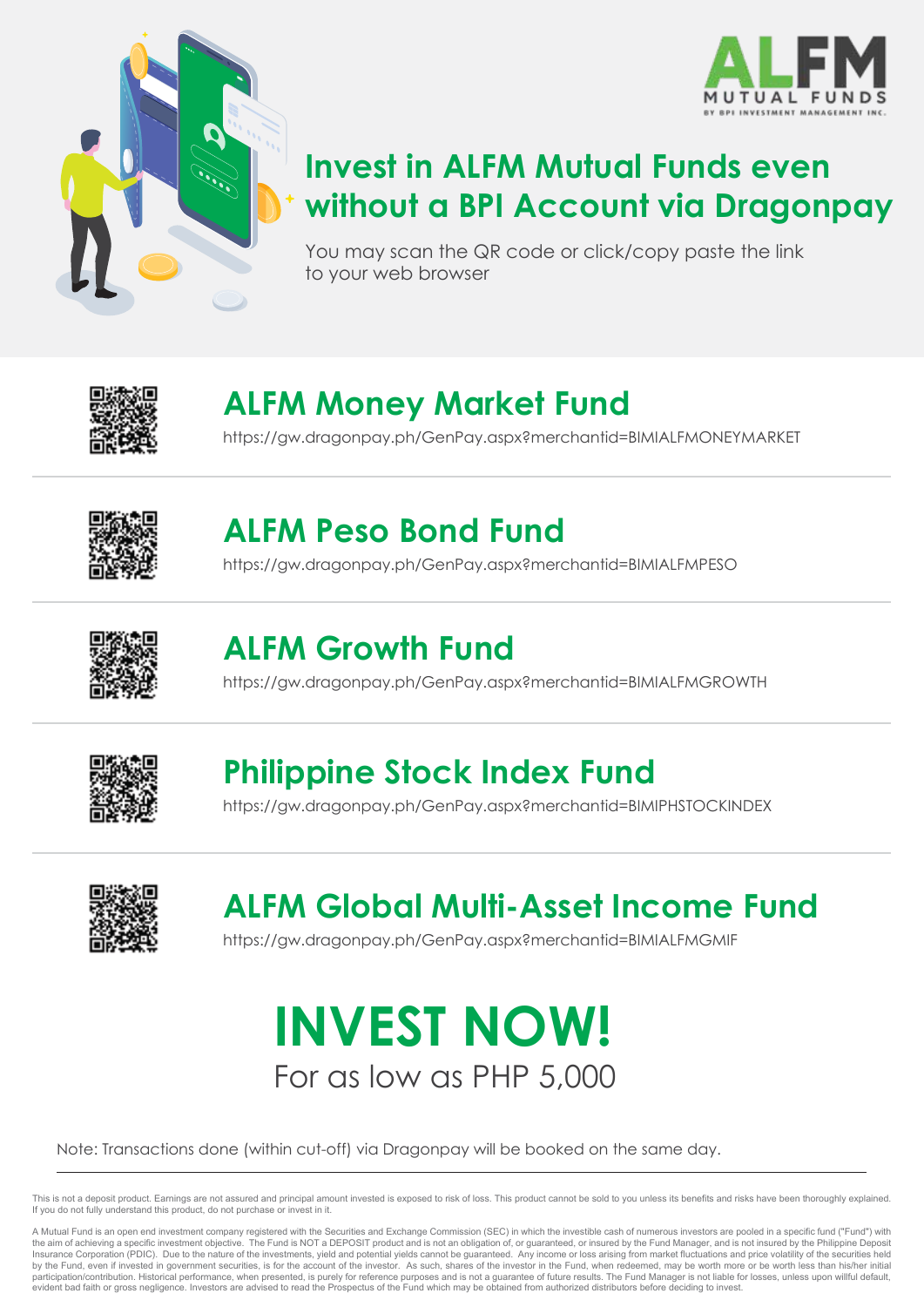



More payment options are now available

**Step 1:** Go to the link of your chosen fund and input your details in the fields below.

| dragonpay                                                                                   |                                                  |
|---------------------------------------------------------------------------------------------|--------------------------------------------------|
| ALFM Money Market Fund (BPI Investment<br>Merchant<br>Management Inc)<br>Invoice No<br>Name | Insert your "FOLIO NUMBER", "NAME", and "EMAIL". |
| Email<br>Amount<br>Remarks                                                                  | Enter "amount of investment".                    |
| Pay <sup>.</sup>                                                                            | Double check the information and press "PAY".    |
|                                                                                             |                                                  |

**Step 2:** Choose your payment option from the drop down list.



This is not a deposit product. Earnings are not assured and principal amount invested is exposed to risk of loss. This product cannot be sold to you unless its benefits and risks have been thoroughly explained. If you do not fully understand this product, do not purchase or invest in it.

A Mutual Fund is an open end investment company registered with the Securities and Exchange Commission (SEC) in which the investible cash of numerous investors are pooled in a specific fund ("Fund") with<br>the aim of achievi Insurance Corporation (PDIC). Due to the nature of the investments, yield and potential yields cannot be guaranteed. Any income or loss arising from market fluctuations and price volatility of the securities held by the Fund, even if invested in government securities, is for the account of the investor. As such, shares of the investor in the Fund, when redeemed, may be worth more or be worth less than his/her initial<br>participation/ evident bad faith or gross negligence. Investors are advised to read the Prospectus of the Fund which may be obtained from authorized distributors before deciding to invest.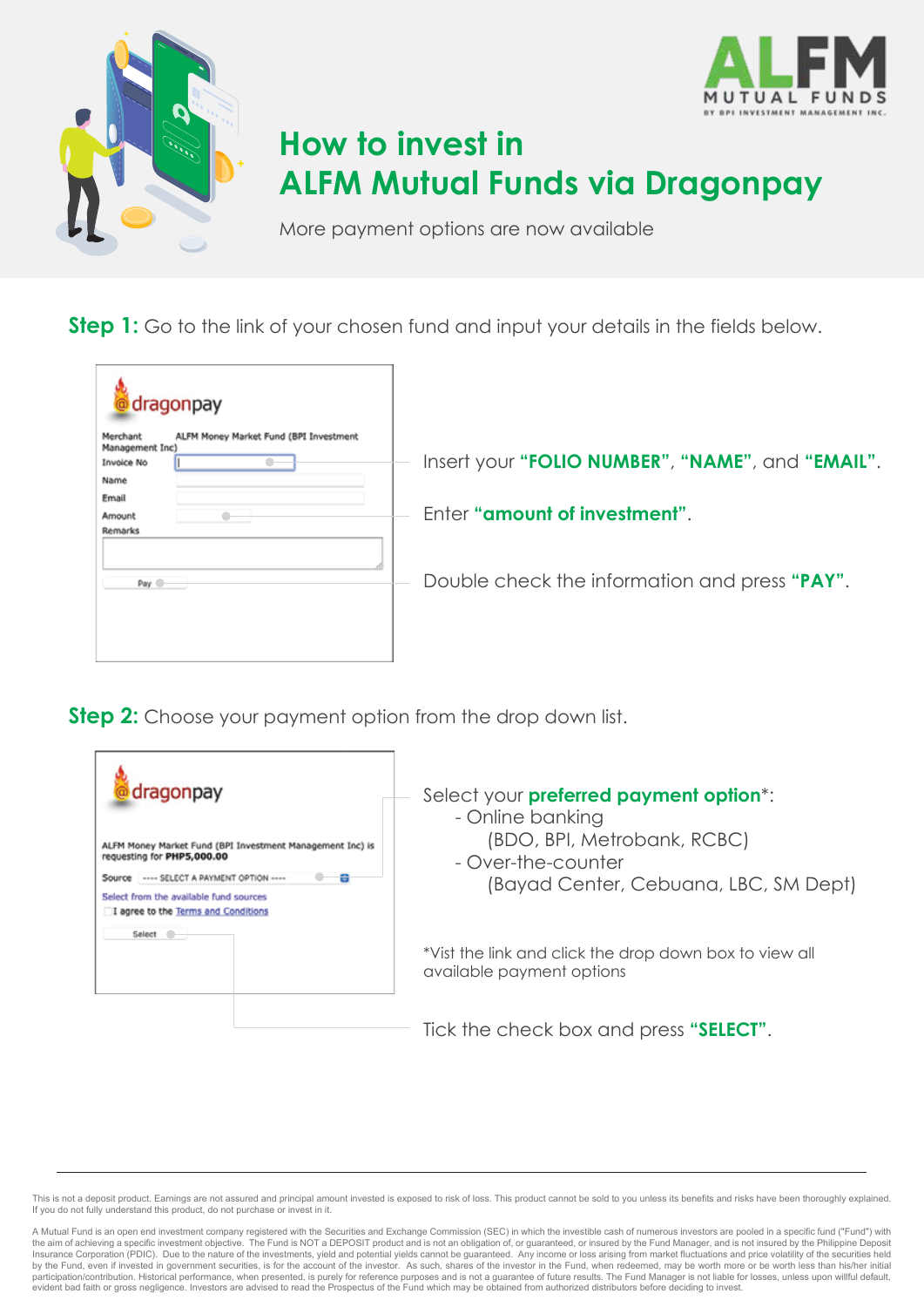



**Step 3:** You will receive an email instruction on how to process the subscription, or be directed to your bank's landing page.





**BPI** Good day By orienna your BPI Crisne Barking secount upertaine and passw By ontering your BPI Cinine Barking occount username and pateleoid on t<br>BPI Autherstadtor page and clicking Jeckept, you hendly subticite BPI to it<br>your BPI Ortine Benierg account to DRAGONPRY, subject to BPI's Terms a<br>Con When desensid necessary by BFL it may require additional vertication, such root interaction<br>but root initiate to, werding a Che-Time Pin via SMS to your IIPF-regie<br>mobile number prior to effecting your BFI Online Banking a

BPI will not share any of your account information (including personal data) with<br>any third-party except in accordance with BPTs Terms and Conditions.

| Lliarrastes     |        |  |
|-----------------|--------|--|
|                 |        |  |
| T of<br>arcasti |        |  |
|                 | Accept |  |
|                 |        |  |

This is not a deposit product. Earnings are not assured and principal amount invested is exposed to risk of loss. This product cannot be sold to you unless its benefits and risks have been thoroughly explained. If you do not fully understand this product, do not purchase or invest in it.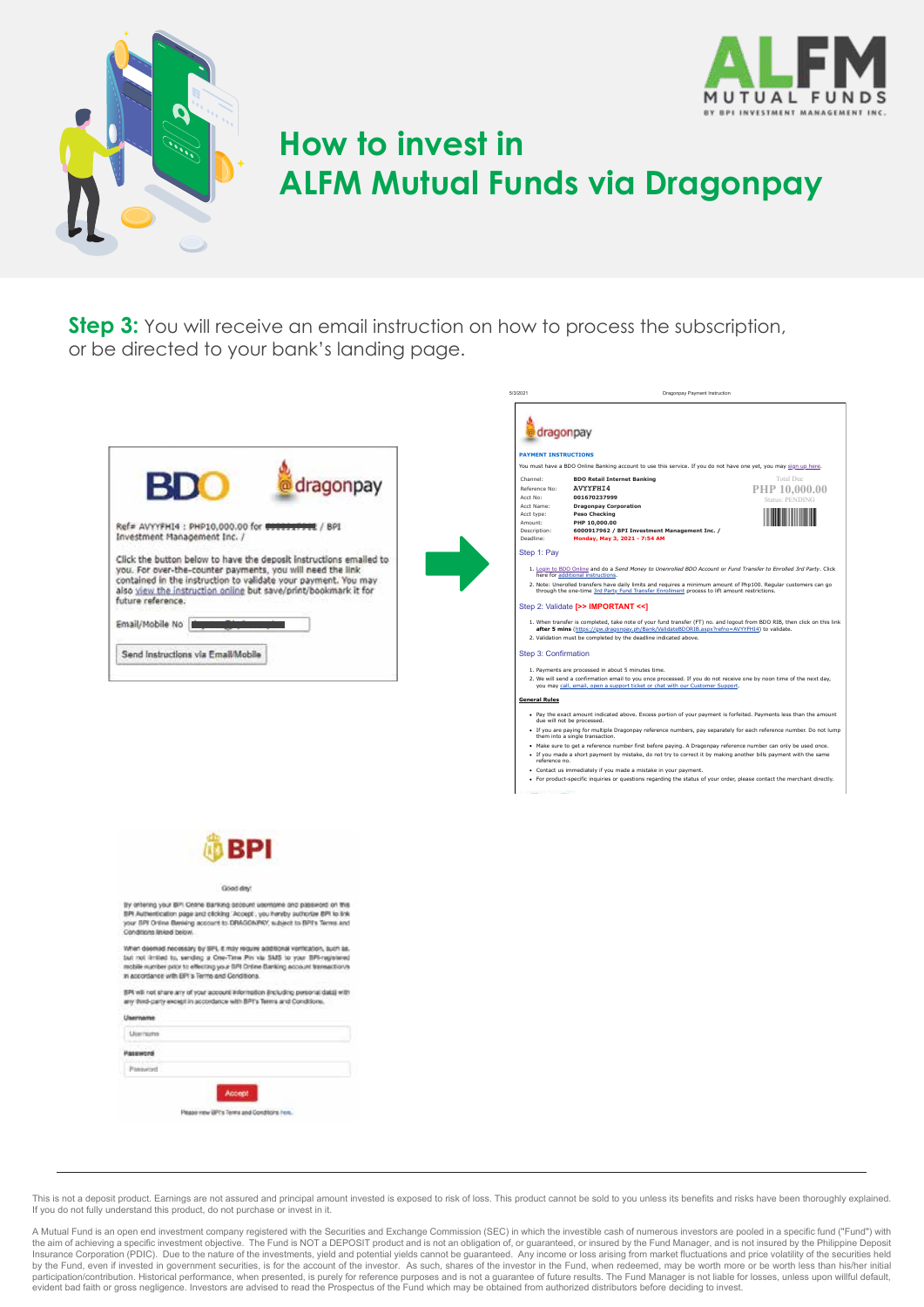



BDO Online Banking

**Step 4:** For BDO, once you received the payment instructions in a separate email, please login to your BDO Online.

| Funding:                                                                                                                                                                                                                                                                                                            |                                      |                                                                                                                                  | Enter "amount of investment"                                                                                                                                                                                                                                                                                                                                                                                                                                                                                                                                                                                                                                                                                                                                                                    |
|---------------------------------------------------------------------------------------------------------------------------------------------------------------------------------------------------------------------------------------------------------------------------------------------------------------------|--------------------------------------|----------------------------------------------------------------------------------------------------------------------------------|-------------------------------------------------------------------------------------------------------------------------------------------------------------------------------------------------------------------------------------------------------------------------------------------------------------------------------------------------------------------------------------------------------------------------------------------------------------------------------------------------------------------------------------------------------------------------------------------------------------------------------------------------------------------------------------------------------------------------------------------------------------------------------------------------|
| Ainouir<br>Destination Account<br>Remarks:                                                                                                                                                                                                                                                                          | 1,000.00<br>00167023700<br>SPCK5GJ3  |                                                                                                                                  | and "Acct No." from the pdf file,<br>001670237999.                                                                                                                                                                                                                                                                                                                                                                                                                                                                                                                                                                                                                                                                                                                                              |
| To avoid penalty on thecks issued and deposited to other banks, Online Banking transfers should be performed not later than 9:00pm on the date of the check.<br>Morinaes transaction amount is Php100 and maximum daily lemit is Php50,000. These limits apply to Send Money to Any BDO Account and Send Money to C |                                      |                                                                                                                                  |                                                                                                                                                                                                                                                                                                                                                                                                                                                                                                                                                                                                                                                                                                                                                                                                 |
| Add to My Tamplates                                                                                                                                                                                                                                                                                                 |                                      |                                                                                                                                  |                                                                                                                                                                                                                                                                                                                                                                                                                                                                                                                                                                                                                                                                                                                                                                                                 |
| Save as New Template                                                                                                                                                                                                                                                                                                |                                      |                                                                                                                                  | Enter "Reference no." from<br>the pdf file and press "submit".                                                                                                                                                                                                                                                                                                                                                                                                                                                                                                                                                                                                                                                                                                                                  |
|                                                                                                                                                                                                                                                                                                                     |                                      | Back<br>You request to soud money to BDO Account Number 001670237999 was successful with Reference Number PC-20210311-107876152. | Submit                                                                                                                                                                                                                                                                                                                                                                                                                                                                                                                                                                                                                                                                                                                                                                                          |
| <b>Detail Summary</b>                                                                                                                                                                                                                                                                                               |                                      |                                                                                                                                  |                                                                                                                                                                                                                                                                                                                                                                                                                                                                                                                                                                                                                                                                                                                                                                                                 |
| Send Money Details                                                                                                                                                                                                                                                                                                  |                                      |                                                                                                                                  |                                                                                                                                                                                                                                                                                                                                                                                                                                                                                                                                                                                                                                                                                                                                                                                                 |
| Source Account<br>Amount<br>Destination Account<br>Remarks                                                                                                                                                                                                                                                          | 1,000.00<br>001670237999<br>SPCKSGJ3 |                                                                                                                                  |                                                                                                                                                                                                                                                                                                                                                                                                                                                                                                                                                                                                                                                                                                                                                                                                 |
| Validation of funding in Dragonpay:<br>RI                                                                                                                                                                                                                                                                           | @ dragonpay                          |                                                                                                                                  | dragonpay<br>PATRIMY CORP SERVICES<br>.<br>Note that have a DDD Online Banking pulsure to use the aervies. If you do not have one yet, you was <u>man us</u><br>Note                                                                                                                                                                                                                                                                                                                                                                                                                                                                                                                                                                                                                            |
| Ref# 5PCK5GJ3: PHP1,000.00<br>Take note of the confirmation number displayed in your BDO<br>account for the fund transfer and enter it below.<br>Last 6 to 9 digits of FT / MA_PC Ref. No.<br>107876152<br>Click button only once and wait. Processing<br>Validate<br>may take a few seconds to complete.           | ×                                    | Enter last 6-9<br>digits from<br><b>BDO Online</b><br>"Reference no.".                                                           | PHP 1,000.00<br><b>BOG Retail Into</b><br>Overvels<br>SPCK5073<br><b>Balanshot No.</b><br>001678337999<br>April Rev.<br>Sat Kana<br>spáy Čía<br><b>AGA funds</b><br><b>Pina Checkles</b><br><b>PIAR 1,000,00</b><br><b>Ideount</b><br>Emergela<br><b>TEN / Mike /</b><br>Congriduational Your pieceset was processed explosively. For product-specific masses or quartises inspecifies<br>The Masse of your sciller or definers, phones serving the ment and interesting averageed from threatis.<br>DISCLADIER: This permum will be processed by Dragonpey, an independent third party permeat<br>processor. By taking Demonster, you agree to do no no in Contabing. This permont page is intended for<br>increasional perpose and should not be treated as a receipt of a completed permant. |

This is not a deposit product. Earnings are not assured and principal amount invested is exposed to risk of loss. This product cannot be sold to you unless its benefits and risks have been thoroughly explained. If you do not fully understand this product, do not purchase or invest in it.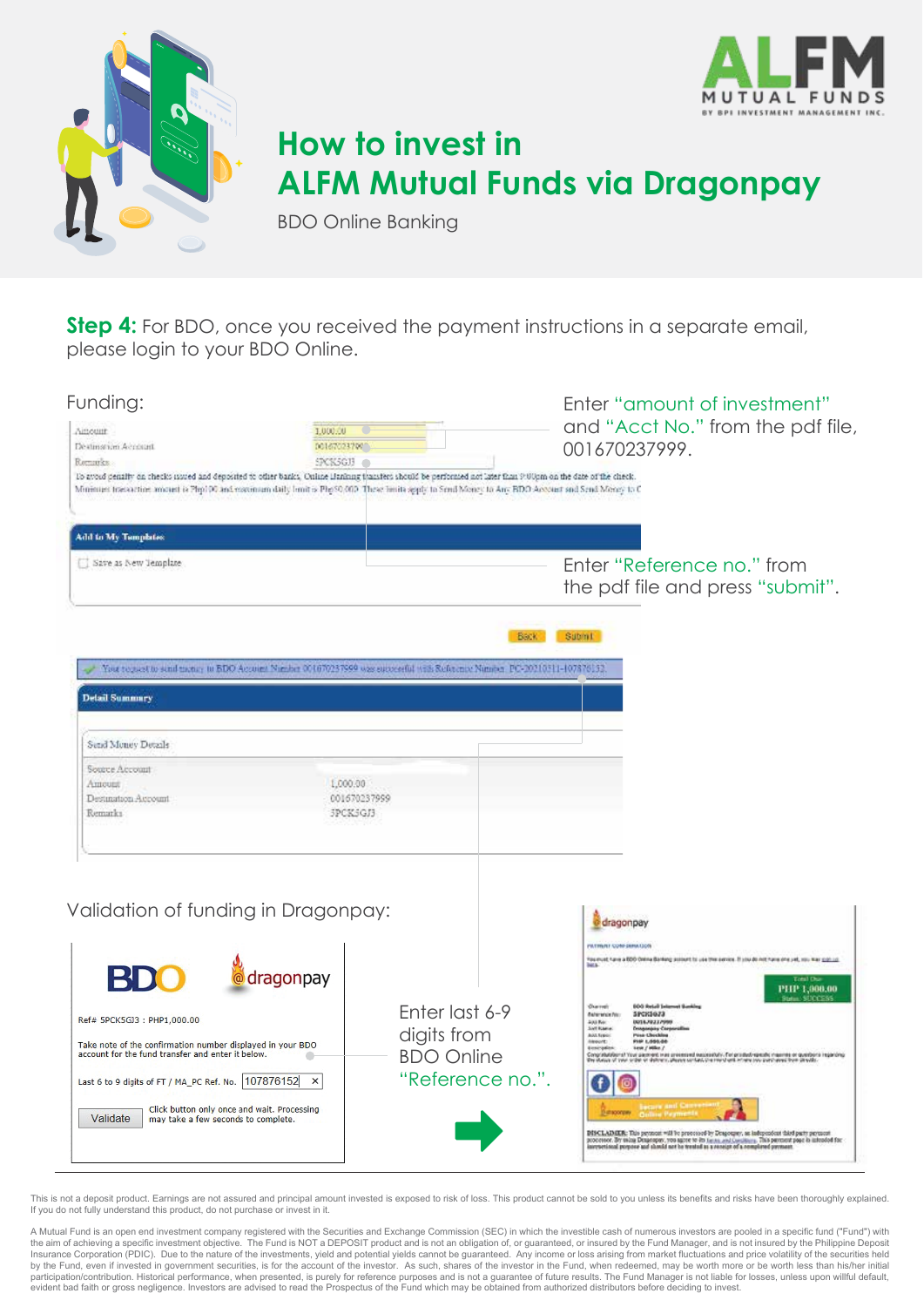



BDO Mobile Banking

**Step 4:** For BDO, you can also log in with your mobile.

| a utu                                                                                               | вующ              |
|-----------------------------------------------------------------------------------------------------|-------------------|
| SEND MONEY                                                                                          |                   |
| Enrolled (Fund Transfer)                                                                            |                   |
| To BEIO Account                                                                                     | y.                |
| tour yours and another permits acousts                                                              |                   |
| Not Enrolled                                                                                        |                   |
| To Any BDO Account                                                                                  |                   |
| STATISTICS INTO ALCOHOL: A 1970 NA                                                                  | s                 |
| To Contact (Email or Mobile)                                                                        |                   |
| this e-must autorisse on melesta re-<br>(industrial interaction)<br>BERTH CORP.                     | s                 |
| <b>Littlehold Acoust</b>                                                                            |                   |
| Via Oli                                                                                             |                   |
| Any ROC or Arantee-Local Bank's excess to beleast to:<br>toraine's Q&                               | ъ.                |
|                                                                                                     |                   |
| To Another Local Bank<br><b>Recipients advised to resume \$550</b>                                  | Þ.                |
|                                                                                                     |                   |
| For Cash Pick up at any BDD Branch Pertner<br>Reserve Califo Hyunda at any 1920 bearsty as partner. | s.                |
| Door to Door                                                                                        |                   |
| Deliver recover (\$1410) to your version is addition.                                               | ъ.                |
| Other Actions                                                                                       | ۰                 |
| 担<br><b>ID</b><br>w                                                                                 | $1 - 1 = 1$       |
|                                                                                                     |                   |
|                                                                                                     |                   |
|                                                                                                     |                   |
| 8,439                                                                                               | <b>SIVE DOCUM</b> |
|                                                                                                     |                   |
|                                                                                                     |                   |
|                                                                                                     |                   |
| Please confirm the                                                                                  |                   |
| details below                                                                                       |                   |
|                                                                                                     |                   |
| Send Money Type<br>Ta an Universited BOO Account                                                    |                   |
| From Account                                                                                        |                   |
| 45,000                                                                                              |                   |
| Amount                                                                                              |                   |
| PHP 1,00/10/2                                                                                       |                   |
| Destination Account<br>009670137999                                                                 |                   |
| Massage to Receiver                                                                                 |                   |
| Service Charge                                                                                      |                   |
| 0.09                                                                                                |                   |
| <b>CANCEL</b>                                                                                       |                   |
|                                                                                                     |                   |
| CONFIRM                                                                                             |                   |
|                                                                                                     |                   |
|                                                                                                     |                   |
|                                                                                                     |                   |

This is not a deposit product. Earnings are not assured and principal amount invested is exposed to risk of loss. This product cannot be sold to you unless its benefits and risks have been thoroughly explained. If you do not fully understand this product, do not purchase or invest in it.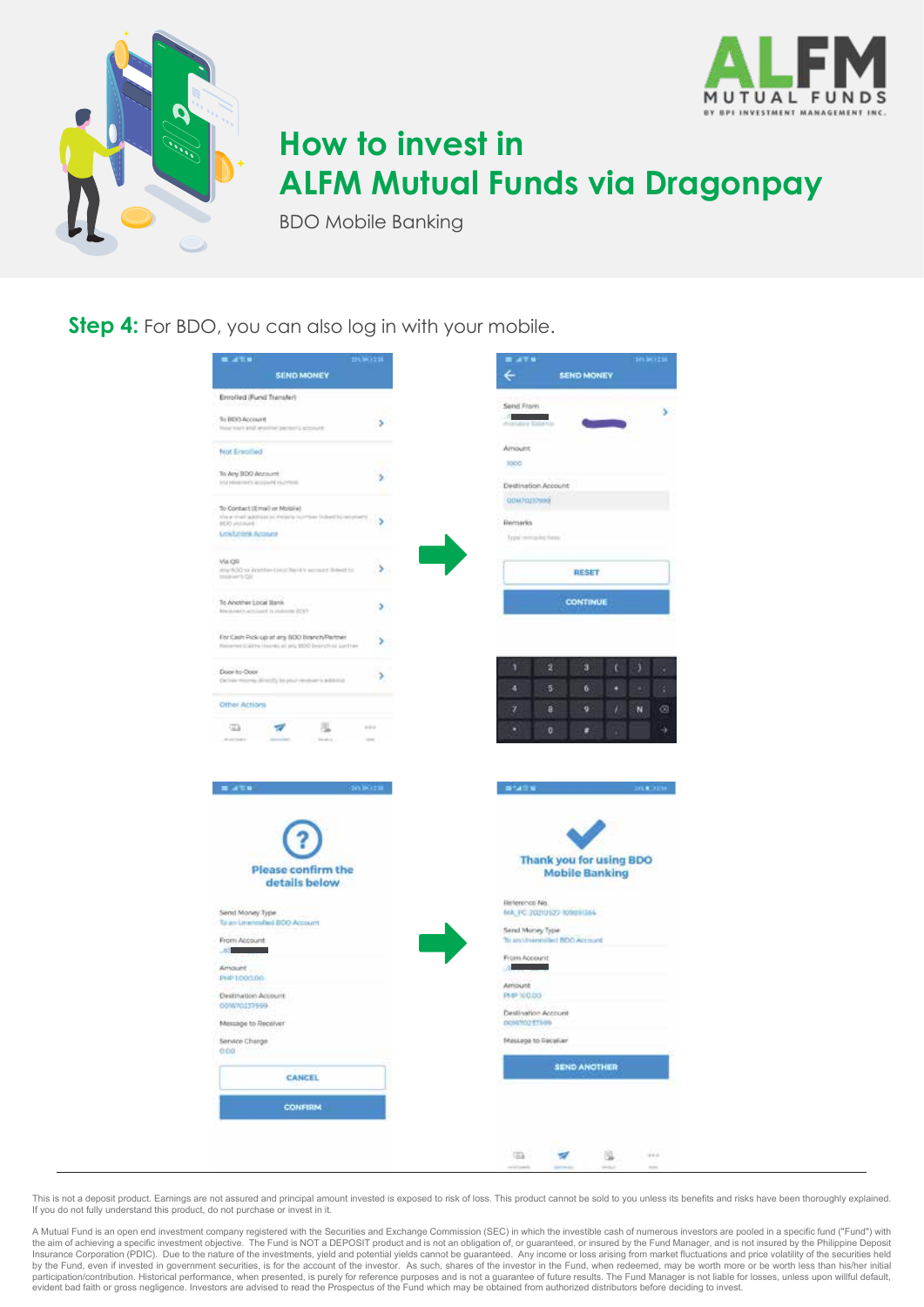



Metrobank

**Step 4:** For Metrobank, once you received the payment instructions in a separate email, please login to your Metrobankdirect.



This is not a deposit product. Earnings are not assured and principal amount invested is exposed to risk of loss. This product cannot be sold to you unless its benefits and risks have been thoroughly explained. If you do not fully understand this product, do not purchase or invest in it.

A Mutual Fund is an open end investment company registered with the Securities and Exchange Commission (SEC) in which the investible cash of numerous investors are pooled in a specific fund ("Fund") with<br>the aim of achievi Insurance Corporation (PDIC). Due to the nature of the investments, yield and potential yields cannot be guaranteed. Any income or loss arising from market fluctuations and price volatility of the securities held by the Fund, even if invested in government securities, is for the account of the investor. As such, shares of the investor in the Fund, when redeemed, may be worth more or be worth less than his/her initial<br>participation/ evident bad faith or gross negligence. Investors are advised to read the Prospectus of the Fund which may be obtained from authorized distributors before deciding to invest.